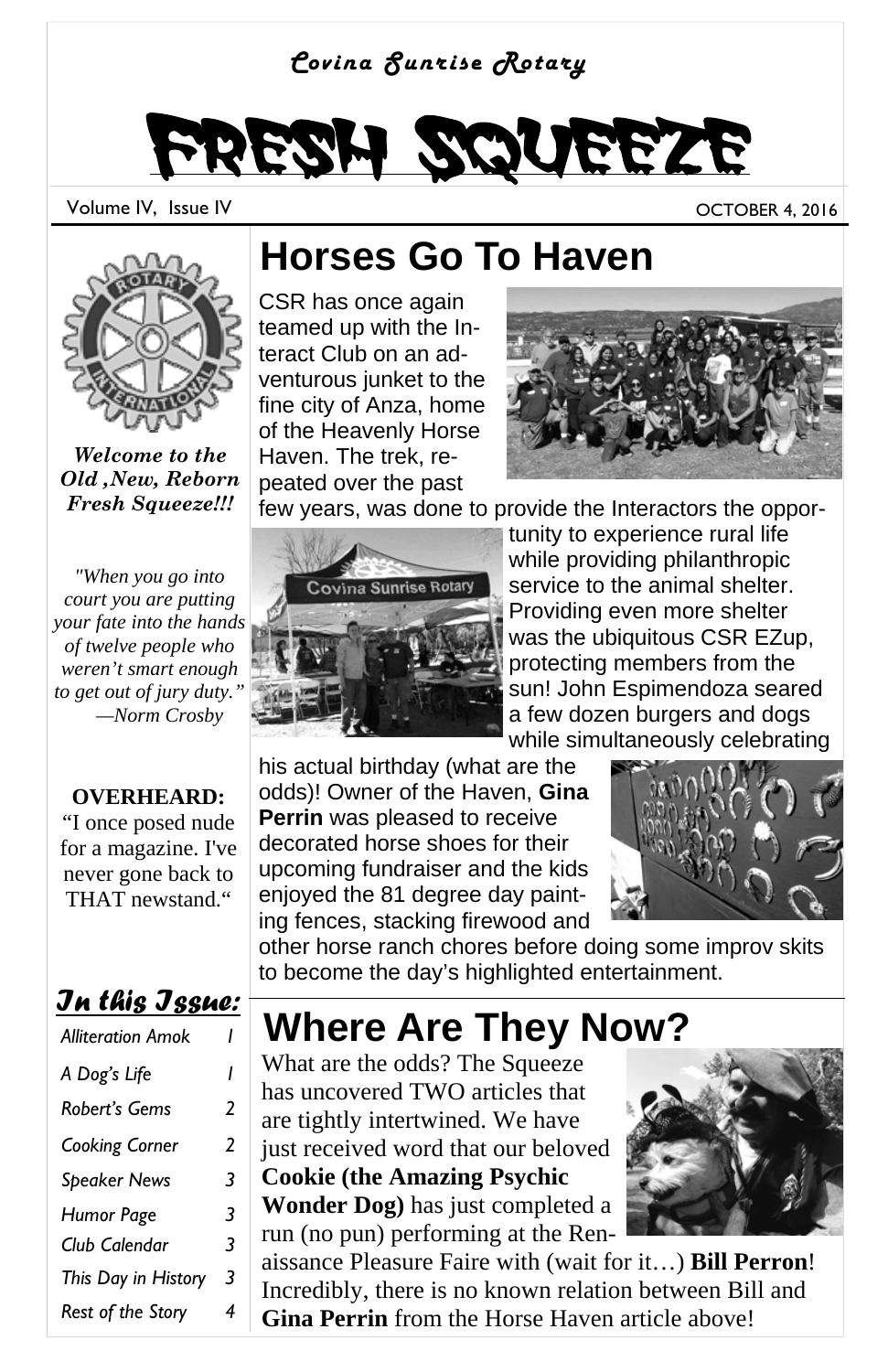## **The President's Gems & Jewels**

Another great Rotary month, with our History- Information dinner at city grill in Covina with 38 people and all 9 red badges in attendance shows their dedication to our club and Rotary. Entertaining slide show by Hugh showed our history and accomplishments. Rotary Board gave views of their positions along with our very own OSC, Tex and Paul Harris. Paul just got our newest inductee, Leslie Gonzales! Very proud night for CSR.



Thanks for all your help Manny setting up event!! Heavenly Horse haven was another great activity with our Interact and Rotary members. Bus and cars left Covina hs at 6:30am and met in Anza for the work party. Enjoyed working with the high schoolers and making a difference in clean up, painting, fixing fences and cutting up lumber and branches. Present were horses, cows, pigs, goats, owl, dogs, cats , donkey and big rabbits to name a few...Gina has an incredible heart for needy animals ...next onto Thunderfest, our next event!!! Keep up bringing visitors using our new invite cards!!! Live and love Rotary, *— Robert* 

## **Rotary Recipe Roundup Barbara's Linguine with White Clam Sauce**

#### **—-THE SAUCE**

One can of clams Two bottles of clam juice Two or three cloves of fresh garlic  $2 +$  tablespoons of olive oil Fresh parsley chopped Salt and pepper to taste Optional crushed red pepper to your taste.

Sauté the garlic in the olive oil add the clams, clam juice, parsley and pepper. Cook till hot.

#### ——**THE PASTA**

In a separate pot add water and salt. Bring to a boil and add linguine following instructions on the box. When cooked drain the pasta and pour the sauce over the Linguine. Top with Italian grated Cheese.

*—-Barbara Brusca*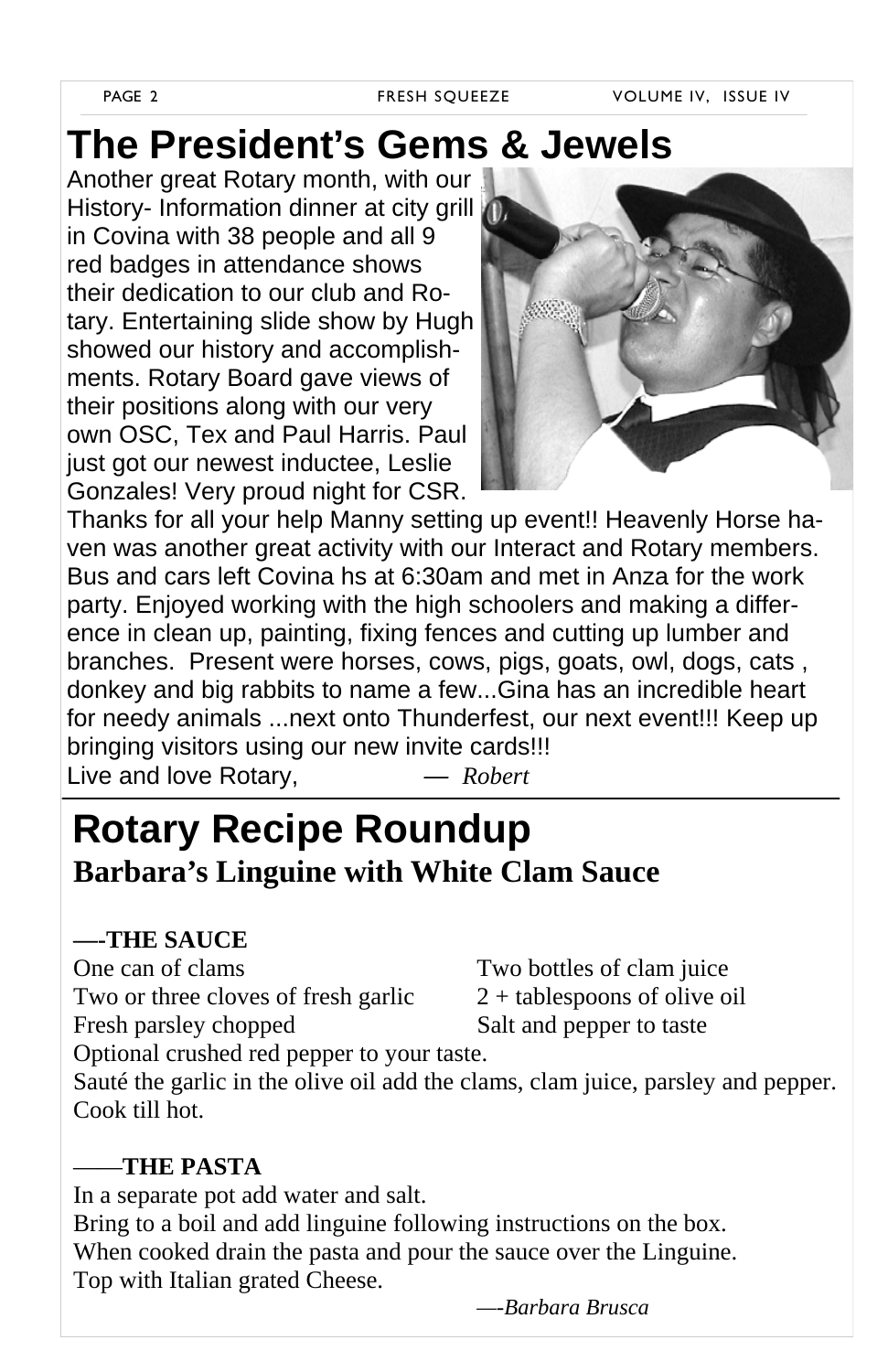## **Speaking About That…**

TODAY: Natalie Salazar, LA Regional Crimestoppers CONTACT: (626)664-6598 nsalazar@lacrimestoppers.org TOPIC: Anonymous crime reporting to law enforcement.

### *The Line Up:*

10/11: Dr. Robert Morley: American Folk Music 10/18: Michelle Kaufer, Producer— The "Ask Dollar" project. 10/25 Roger Schulte, Rotaplast— Saving Smiles and Changing Lives 11/01 Bob Conley, BedrockLeadership.com— Guiding Youth to a Career Path 11/08 ELECTION DAY— Plus Jimmy Weldon— Birth of the Star Spangled Banner

## **Gratuitous Clean Joke of the Month**

A lady has an accident and a near death experience. God tells her she is not going to die and will live to a ripe old age… When she comes to, she decides to get all kinds of work done: face lift, tummy tuck, boob job, the works....

As she's leaving the hospital she gets hit by a bus and dies.

When she gets to heaven, she is a little annoyed and says to God…

"I just got all this work done — why did I die? You said I would live to be old ."

He says,"Sorry, I didn't recognize you"

## **Calendar of Upcoming Events**

10/08 Saturday 10am: Thunderfest Beer Garden 10/14 Corazon Superbuild @ Tecate Mexico (see Leslie) 10/18 Polio Immunization Fair @ Port Harcourt, Nigeria (see Leslie) 10/20 Thursday 6pm: Nite Out @ Bread & Barley 10/22 Ladies' Craft Day 11am — "Halloween Lanterns" 11/12 Thanksgiving "Holiday Party" @ Potter's house. 3pm. 11/24 Thanksgiving @ Rayne 10am.

## **Hugh's History Hutch:**

Way before the Country Fair, Snake/Shake, Rattle, Roll, and all the other "parties", CSR used to do fantastic themed parties under a big tent, collec-



tively known as the "Highheels And Handcarts Auctions". These great black tie / costumed

events raised hundreds of thousands of dollars for OSC, Tex, and other projects in the Club. Some members partied hard, and others partied too hard.